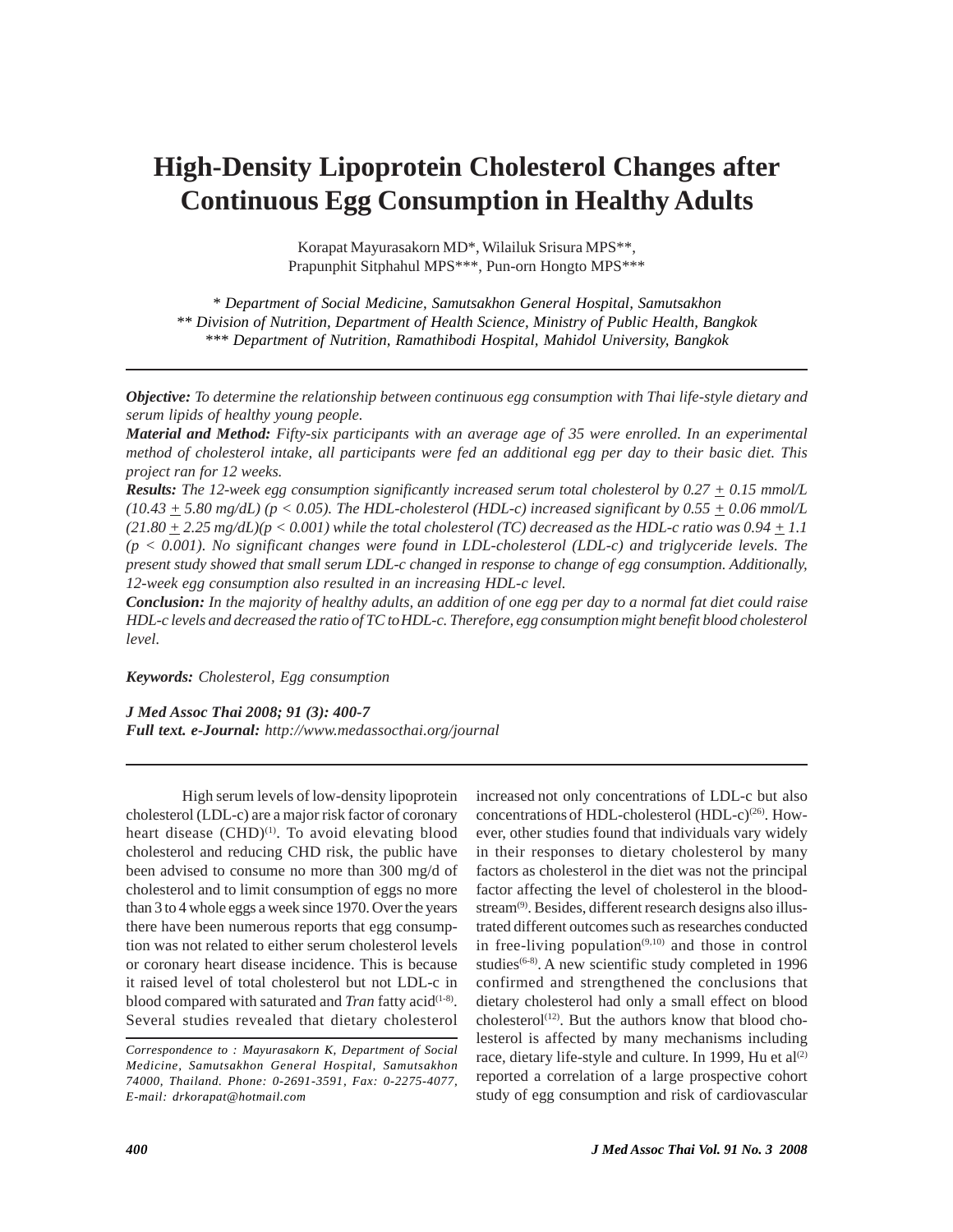disease in men and women, and the finding showed that there was no evidence of a significant relationship between egg consumption and CHD or stroke in both men and women.

Restricting eggs from the diet could have negative nutritional effects. Eggs are the largest single source of cholesterol among the foods commonly eaten in the world; a large egg contains about 213 mg of cholesterol<sup>(11)</sup>. However, eggs also contain many other nutrients besides cholesterol<sup>(28)</sup>, including unsaturated fats, essential amino acids, iron, folate, vitamins-B, -D, -E and the best sources of an important nutritional substance called Choline. If people eliminate or reduce specific food (e.g., eggs) fromtheir diet, they may replace it with calories from another source. It is altogether possible that the food that replaces eggs is higher in calories and/or fat.

In Thailand, the authors have not found a published study about egg consumption and blood cholesterol since dietitians still recommended the public to restrict egg consumptions in no more than four whole eggs a week. In the present research, the authors prospectively studied the association between egg consumption with a Thai life-style controlled diet and blood cholesterol levels in 56 Thai volunteers.

### **Material and Method**

Fifty-six participants (51 men and 5 women) were recruited from a population of 80 workers from the Industrial Rehabilitation Center (IRC), Ministry of Labor. The participants were between 20 and 50 years old, and agreed to work and stay in the IRC throughout the study. They had their blood test levels tested by T.A. Central Lab Co., Ltd. Blood chemistry; consisting of Total cholesterol (TC), LDL-c, HDL-c, and Triacylglycerol (TG). Questionnaires were used to screen the participants.

The coordinating dietitians interviewed all the participants before they were enrolled regarding daily dietary intake, ethanol consumption,and smoking habits. Individuals with extreme dietary habits, overweight  $(BMI > 25)$  or with significant food intolerances were excluded. Moreover, serum TC levels were less than 240 mg/dL. The authors also excluded participants who smoked or followed vigorous exercise regimens. None had serious medical problems, recent laboratory testing abnormalities (such as hyperglycemia, hypertension (> 140/90 mmHg), CHD, or cerebrovascular disease) or were continuously taking medications that might affect serum lipid levels were excluded. All the participants were in good health.

Having had a similar life-style, all the participants had stayed at IRC in training programs for at least four months. Furthermore, most of them had eaten the same three meals.

The experimental protocol was reviewed and approved by the committee of Institute of Health Research, Chulalongkorn University. They were informed in detail about this research and informed consent was obtained from all participants.

#### *Protocol*

This study was designed to determine the response of young adults who added one whole egg per day to their basic diet as recommended by the American Heart Association (AHA) and the National Cholesterol Education Program (NCEP).

Six blood samples, of 6 milliliters each, were taken twice a month for determination of lipids. All fasting samples were obtained between 8 and 9 AM after a 12-hour overnight fast.

#### *Diets*

All meals were prepared with fresh ingredients. The participants were served with a variety of food such as beef, pork, fish, fruits, vegetables, noodles, legumes, and desserts. Every subject ate the same kind of diet as he/she usually did, but would be individually different in amount of the diets. A 4-week menu cycle was used throughout the present study. The composition of the research menus was the same as in previous months and based on  $NCEP^{(3)}$ . It contained 50-60% of calories from carbohydrates, 15% from protein, and 25-35% from total fat, which contained less than 7% in saturated fat. The egg was added by weight (approximate weight, 55 grams), which, according to Thailand's recommended dietary intakes (Thai RDIs)<sup>(4)</sup>, contains approximately 213 mg cholesterol each. The egg was served daily at lunch. Each day, egg menus were different with a 6-egg-menu cycle (egg boiled, omelet, fried egg, soft-boiled egg, egg stewed in the gravy, and stuffed omelet).

The 24-hour dietary records done by all participants used to determine the average daily intake of energy and certain nutrients (carbohydrate, total protein, fat, dietary cholesterol and calories). Those records were done every week of the 12-week study, 3 days a week (Sunday, Monday and Tuesday) and were recalled again by coordinating dietitians, Department of Nutrition, Mahidol University on every Tuesday. The authors used a 3-day dietary record<sup> $(29,30)$ </sup> to represent the average total energy intake and certain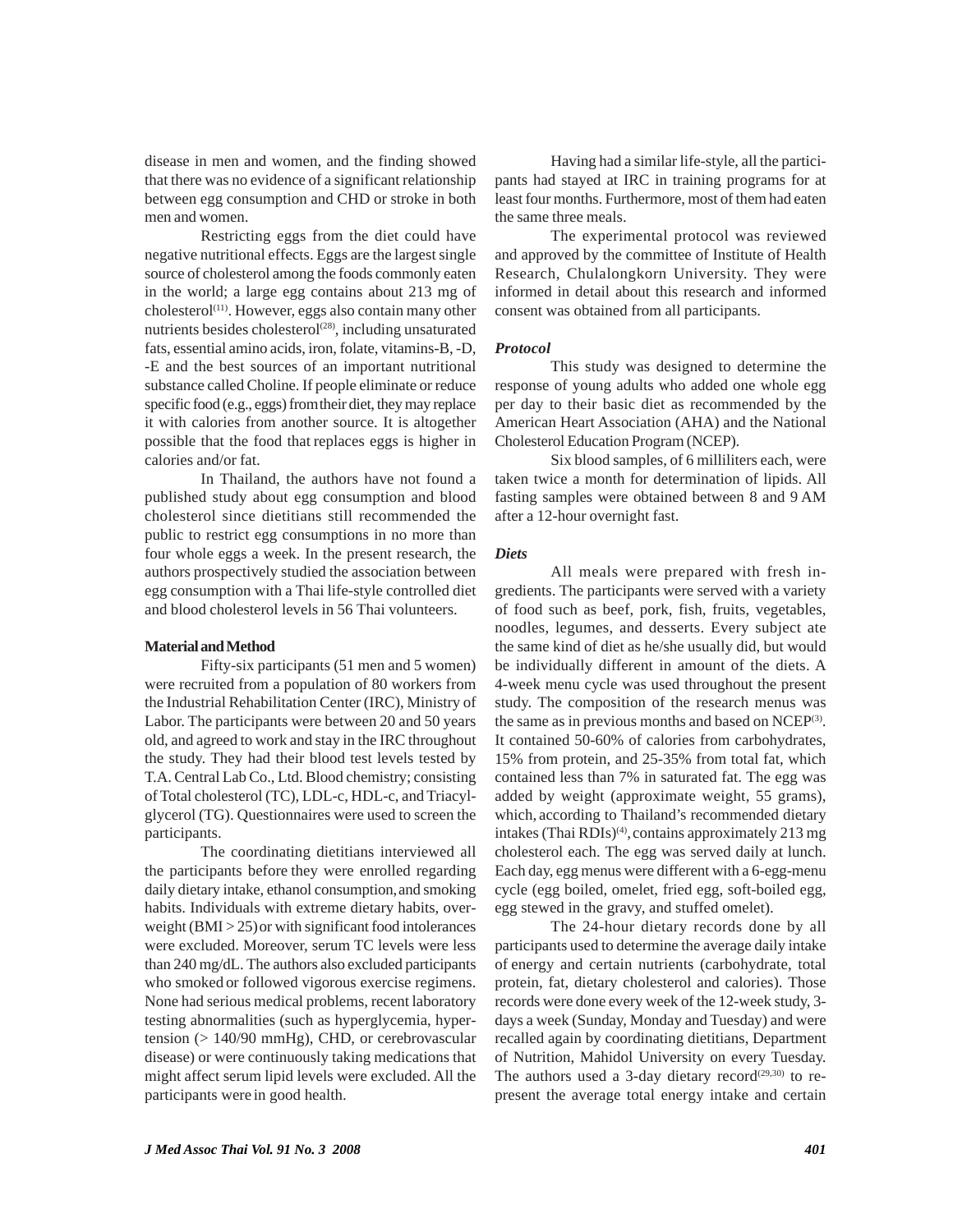nutrients of those weeks.

#### *Laboratory*

Trained assistants used standardized techniques to measure blood pressures during the present study. Height and weight were measured every month by using manual techniques. TC, TG HDL-c and Glucose concentrations were measured by enzymatic techniques with an automatic serum analyzer, Hitachi 717 (Boehringer Mannheim, GmbH, Mannheim, Germany) to obtain fasting, intravenous blood chemistry levels. Using reagents supplied by S.E. Supply Co. and E for L Co, the serum LDL-c was calculated according to the Friedewald formula<sup>(5)</sup>.

#### *Statistical analysis*

Demographic and baseline characteristics (including age, sex, education, occupation, and income) of all participants were assessed by using mean  $+$ standard error mean (SEM). Average total energy intake and certain nutrients were also assessed and analyzed using an analysis of variance (ANOVA). For all serum lipid profiles (TC, TG, HDL-c, LDL-c), fasting blood glucose - the authors used mean concentrations of TC, and HDL-c at the end of each diet to estimate the mean ratios of TC to HDL-c concentrations, an analysis of variance was used to determine whether there was a significant effect of egg consumption on the parameters determined. Statistical analysis was performed on the data between baseline  $(t=0)$  and each period (a paired two-tail t-test was used to compare data obtained at the beginning and the end of each blood collection). All statistical analyses of the lipid responses were done with adjusted values by using SPSS for Windows version 11.0. Point estimates and 95% confidence intervals were calculated for the mean differences in change between each.

# **Results**

Table 1 presents the baseline characteristics of the 56 participants with the mean age of  $35.64 \pm 1.47$ years, 91.1% of male, and 8.9% of female. Body weight remained constant throughout the present study. Some participants did not completely record 24-hour dietary records in some weeks. At the end of the present study, ten of the original 56 participants withdrew because their training was completed at the Rehabilitation center, and 2 participants did not complete blood collecting in the 6<sup>th</sup> week because they went to visit their family. The  $mean + SEM$  for all participants baseline blood sugar and lipids are presented in Table 3.

The analyzed and calculated compositions of nutrients are presented in Table 2. The authors had found that the compositions of the diets between  $1<sup>st</sup>$ , 2<sup>nd</sup>, and 3<sup>rd</sup> month were not changed except significant changes of dietary protein between  $1<sup>st</sup>$  and  $2<sup>nd</sup>$  month. Cholesterol intakes had no changes for the entire study. The quantities of total fat, carbohydrate, and protein approximately met the guidelines of the NCEP diet.

# *Effects to blood lipid levels*

The authors recorded the serum lipid levels at the beginning of the present study,  $2<sup>nd</sup>$  week,  $4<sup>th</sup>$ week, 6<sup>th</sup> week, 10<sup>th</sup> week and 12<sup>th</sup> week. Results of egg consumptions and blood lipid levels are shown in Table 3 and Fig. 1. The authors found that serum total Cholesterol significantly increased ( $p < 0.05$ ) equal to 4.71 mmol/L. Moreover, HDL-c and TC: HDL-c ratio both significantly changed (p < 0.001). HDL-c increased by 48.38 percent, while TC: HDL-c ratio decreased by 25.82 percent with no statistically significant changes in TG and LDL-c levels.

# **Discussion**

The authors sorted previous experimental studies into two groups. Those with metabolic ward studies, in which all food was provided $(6-8, 31)$ , and those with free-living subjects that were provided eggs, high cholesterol products, or egg-free substitutes<sup>(9-10,32)</sup>. Both methods showed advantages and disadvantages. In the free-living method, the findings may vary simply because subjects could consume different types of food, while the food-control study could solve this complication. However, although every subject ate the same type of food provided daily by the researcher, the type of food itself changed everyday causing changes in dietary cholesterol level.

**Table 1.** Summary of demographics and baseline characteristics of all participants (mean  $\pm$  SEM)

| Characteristics           |                   |
|---------------------------|-------------------|
| Sex: male/female          | 51/5              |
| Age (year)                | $35.60 + 1.47$    |
| Drink/no drink            | 60.7/39.3         |
| Smoke/no smoke            | 53.6/46.4         |
| Weight $(kg)$             | $57.20 + 1.13$    |
| Body mass index $(kg/m2)$ | $20.90 + 0.39$    |
| Systolic blood pressure   | $111.45 \pm 1.41$ |
| Diastolic blood pressure  | $71.18 + 1.03$    |

SEM; standard error mean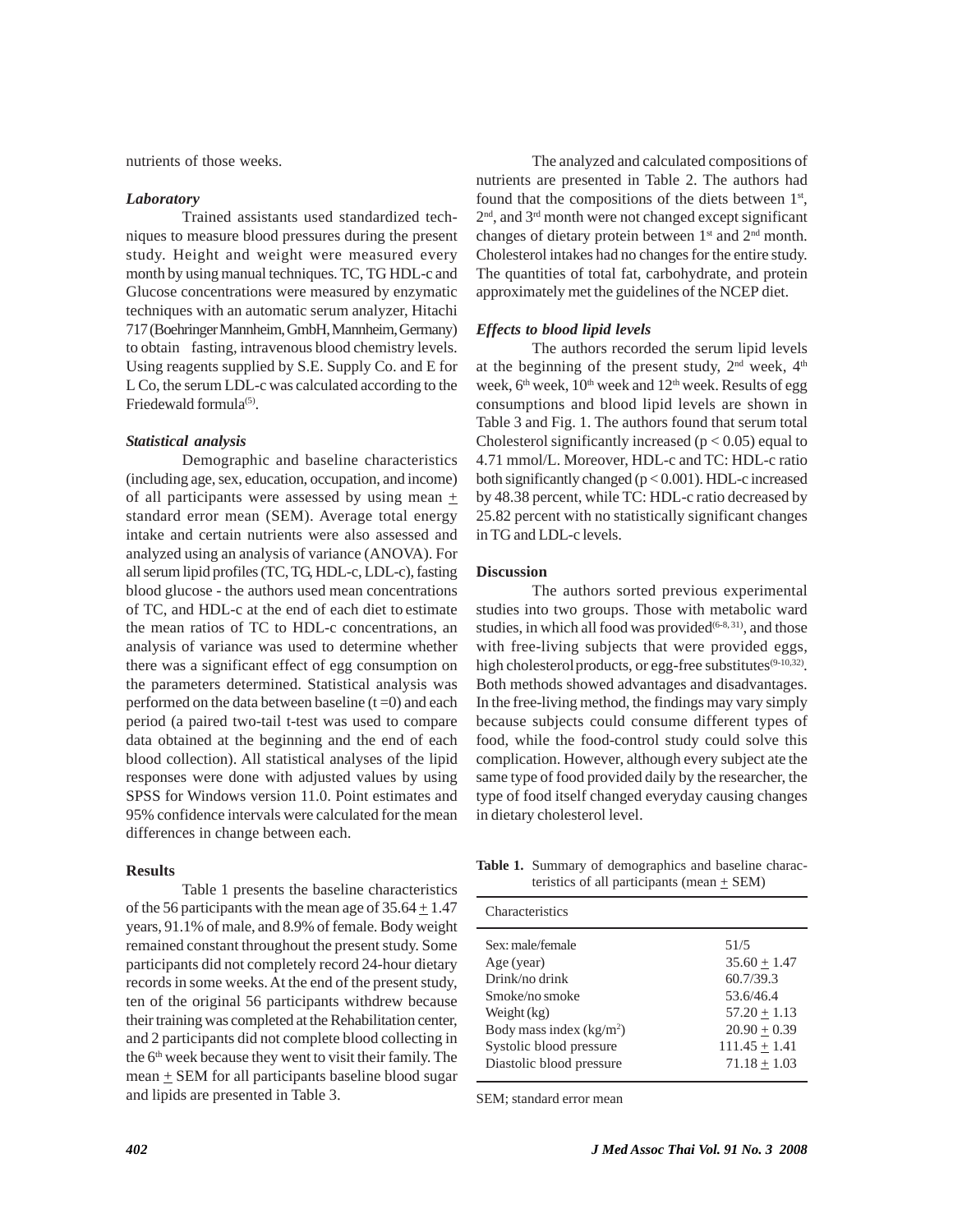|  |  |  | <b>Table 2.</b> Mean $\pm$ SEM of the average dietary intakes (per day) |  |
|--|--|--|-------------------------------------------------------------------------|--|
|--|--|--|-------------------------------------------------------------------------|--|

|                            | First month       | $2nd$ month       | $3rd$ month       |
|----------------------------|-------------------|-------------------|-------------------|
|                            | $Mean + SEM$      | $Mean + SEM$      | $Mean + SEM$      |
| Total energy intake (kcal) | $1,780.9 + 40.72$ | $1,777.2 + 34.76$ | $1,761.4 + 25.09$ |
| Carbohydrate $(g)$         | $269.7 + 6.76$    | $272.7 + 5.91$    | $265.1 + 4.75$    |
| Protein $(g)$              | $53.3 + 1.35$     | $51.4 + 0.87*$    | $52.4 + 0.81$     |
| $\text{Fat}(\mathbf{g})$   | $53.8 + 1.43$     | $54.0 + 1.53$     | $55.6 + 0.98$     |
| Cholesterol (mg)           | $354.6 + 9.05$    | $351.4 + 5.83$    | $367.1 + 8.66$    |

 $*$  Significant difference from first month at  $p < 0.05$ 

All means were compared with means in first month. All means were the average of each month

**Table 3.** Mean  $\pm$  SEM changes in serum lipid concentrations at each level of dietary cholesterol

|                 | Control       | $2nd$ wk        | $4th$ wk        | $6th$ wk        | $8^{th}$ wk     | $12^{th}$ wk    |
|-----------------|---------------|-----------------|-----------------|-----------------|-----------------|-----------------|
| $TC$ (mg/dL)    | $4.36 + 0.98$ | $5.22 + 0.88**$ | $5.02 + 1.35**$ | $5.08 + 0.98**$ | $4.85 + 1.02*$  | $4.75 + 1.07*$  |
| $TG$ (mg/dL)    | $1.23 + 0.47$ | $1.38 + 0.92$   | $0.89 + 0.46**$ | $1.04 + 0.72*$  | $1.37 + 0.63$   | $1.18 + 0.59$   |
| $HDL-c$ (mg/dL) | $1.20 + 0.41$ | $1.10 + 0.16**$ | $1.91 + 0.32**$ | $2.03 + 0.25**$ | $1.70 + 0.19**$ | $1.78 + 0.19**$ |
| $LDL-c$ (mg/dL) | $2.63 + 0.82$ | $3.47 + 0.7**$  | $2.90 + 0.86*$  | $2.58 + 0.84$   | $2.50 + 0.99$   | $2.44 + 0.98$   |
| TC:HDL-c        | $3.64 + 2.41$ | $4.85 + 1.02**$ | $2.69 + 0.81**$ | $2.53 + 0.54**$ | $2.88 + 0.68**$ | $2.70 + 0.65**$ |

\* Significant difference from First month at  $p < 0.05$ 

\*\* Significant difference from First month at  $p < 0.001$ 

TC, total cholesterol; HDL-c, High-density lipoprotein cholesterol; LDL-c, low-density lipoprotein cholesterol;

TC:HDL, ratio of total cholesterol to HDL-cholesterol

To convert mmol/L of HDL or LDL cholesterol to mg/dL, multiply by 39

To convert mmol/L of triglycerides to mg/dL, multiply by 89

All means were compared with means in first month. All means were the average of each month



**Fig. 1** Shows serum lipid at each time

Ginsberg et  $al^{(11)}$  investigated the effect of increasing dietary cholesterol in 13 female medical and dental students. They all ate under supervision of the coordinating dietitian. All menus were prepared. The food may not have been the same type of food that subjects normally consumed in everyday life. However,

in the present study, the authors used before-and-after design and food menus that the subjects had regularly consumed in the previous four months to observe changes that could be fully attributed to the change in egg consumption. This eliminated the driftof variables over time. Together with having a significant number of subjects - 56 participants, this study should be able to support the relationship between egg consumption and dietary cholesterol blood level. There were no statistical changes in total energy intakes and nutrients along the project. Many researchers have published the conclusion about Acceptable Macronutrient Distribution Ranges (AMDR, 2002) that adults should consume nutrients between 20-35% of fat composition, 45-65% of carbohydrate composition, and 10-35% of protein composition. To prevent the exceeding consumption of fat composition, people should not consume carbohydrate less than 45%. In the present study, the authors found that the participants consumed a favorable range of nutrients. The participants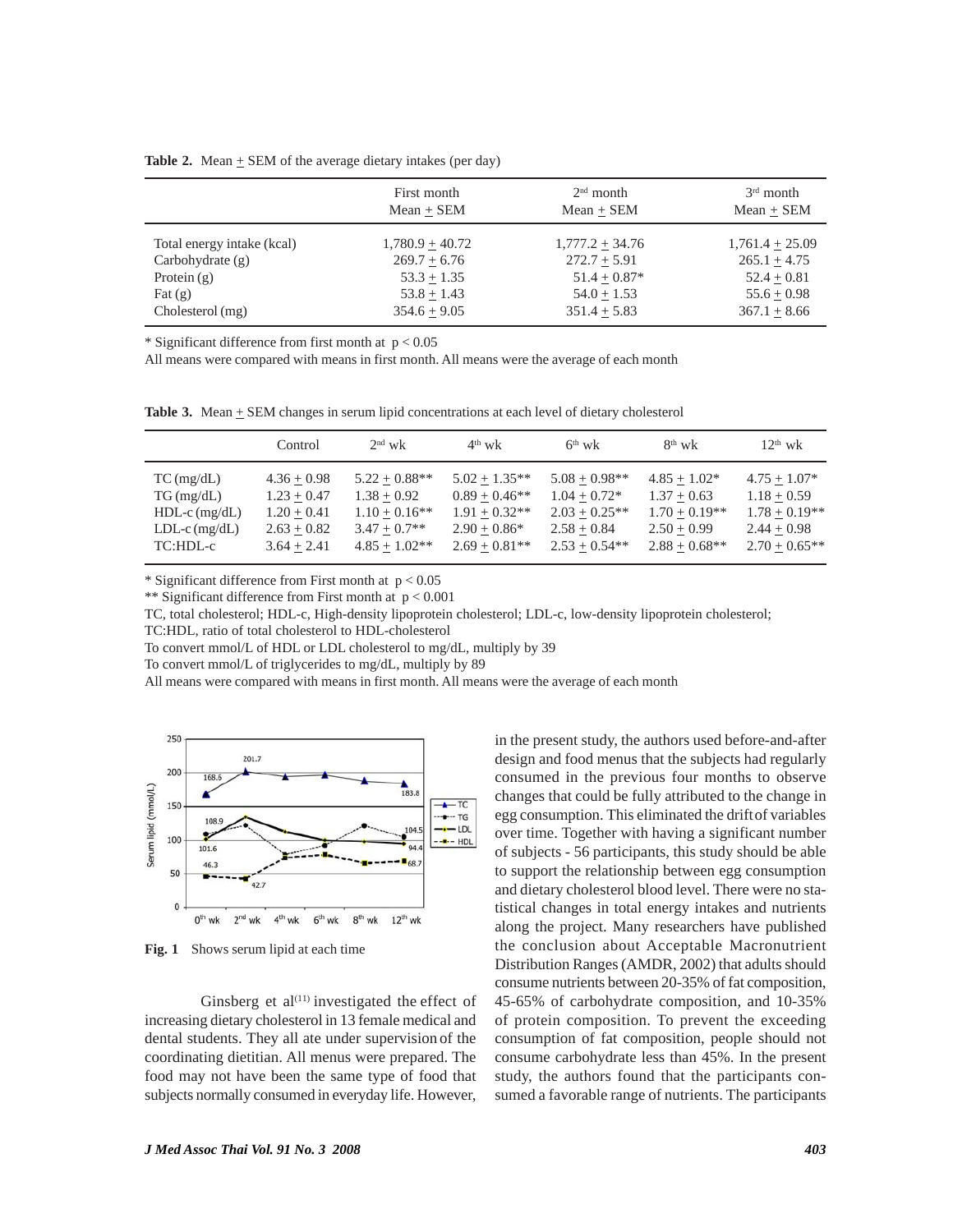consumed high carbohydrate (about 60%) that came from rice and flour, 15% of proteins, and 22-28% of fat. The total energy intakes were about 1,800 to 2,000 kcal. As for cholesterol, the important nutrient, the authors were particularly interested because the participants consumed these nutrients, 354-400 mg per day, which was more than the recommendation of NCEP. The suggestion from NCEP is to limit consumption of cholesterol at 300 mg per day.

The results of the present study indicated that the addition of one egg per day to a normal fat diet had little effect on serum LDL-c levels, similar to many studies. However, there were important differences between the present study and other previous published studies. The serum TC and HDL-c significantly increased by 6.67% and 54.81%, respectively. Moreover, ratios of TC to HDL-c significantly decreased (p < 0.001), but had no statistical changes in LDL-c and TG levels. Similar to the study of Schnohr (1994), after six weeks of extra egg consumption, the serum HDL-c increased by 10% ( $p < 0.05$ ), the TC increased by 4%  $(p < 0.05)$ , and the ratio TC to HDL-c did not change significantly. The reason of the increase in TC was simply because of the high increase in serum HDL-c levels that the body had responded after consuming a higher cho-lesterol nutrient. The increase of HDL-c and decrease of ratio TC to HDL-c in these participants were good results similar to other studies such as the Framingham Heart Study(3,12), the Multiple Risk Factor Intervention Trial (MRFIT)<sup>(13)</sup>, the Lipid Research Clinics Prevalence Trial<sup>(14)</sup>, the Alpha-Tocopheral, Beta-Carotene Cancer Prevention Study<sup>(15)</sup>, the Nurses' Health Study(16), and the Health Professionals Follow-Up Study $(17)$ .

Most studies on the effects of dietary cholesterol on serum lipids were less than 10 weeks and the number of subjects per study ranged from 9 to 131. Ginsberg et al $^{(6)}$  investigated the effects of dietary cholesterol in 24 healthy young men, which used four diet periods of 8 weeks each to examine the effects of addition of zero (128 mg cholesterol/day), one (283 mg/ day), two (468 mg/day), or four (858 mg/day) eggs per day to the basic diet. However, these study results were similar to the authors' findings that the addition of two eggs per day to a low-fat diet had little effect on serum cholesterol levels. However, the present study had a significant increase in HDL-c, similarto the findings Clifton and Nestel<sup>(18)</sup> demonstrated. They had a greater increase in HDL-c in women versus men. Those findings were consistent in both age groups analyzed.

Many epidemiological surveys have often found a negative relationship between dietary cholesterol and CHD mortality when saturated fat and dietary fiber were included in the analysis.Moreover, in 1997, Hu et al $^{(16)}$  published an article indicating types of fat that had a more important role in determining risk of CHD than the total amount of fat in diet. Many studies have shown that saturated fats and trans-fats have a greater impact than did dietary cholesterol in raising blood cholesterol levels. Diets high in saturated fatty acids raised serum LDL-c levels. Reduction in intakes of saturated fatty acids lowered LDL-c levels and reduces risk for CHD<sup>(22-27)</sup>.

As to the previous knowledge, there were good fats and bad fats. In the public's mind, fat had become the number one public enemy. Reducing dietary fat had become a priority, but the truth lay in the fact that if one reduces his/her total fat consumption, one will also reduce the amount of good fats that have a protective effect against heart disease. Therefore, rather than worry about the number of dietary eggs consumed per day, one would rely on the type of dietary fats.

The exact reason of decreasing serum TC and LDL-c has not been authenticated. However, the authors believe that the substance compound in egg yolk and lecithin had a hypo-cholesterolemic effect - Lecithin belongs to a group of nutrients known as lipids (fats, oils, waxes) and was a phospholipid called phosphatidyl choline. Because of Lecithin, the authors did not observe hypocholesterolemic effects from the previous researches comparing blood cholesterol with dietary of other food containing cholesterol. The second reason was that blood cholesterol response was independent to baseline blood cholesterol level and dietary food types of Thai life-style, which usually had more vegetables, legumes, and other essential nutrients. In the present study, the hypocholesterolemic effect may come from the combination of other Thai life-style dishes and lecithin-containing eggs.

In conclusion, the present study demonstrated that, for the majority of healthy young people an addition of one egg per day to a normal fat diet could raise the level of HDL-c and decrease the ratio of TC to HDL-c. Egg consumption may benefit blood cholesterol level.

### **Acknowledgments**

This research was supported by the National Research Council of Thailand. The authors wish to thank all of the colleagues who worked together with the authors throughout the entire study.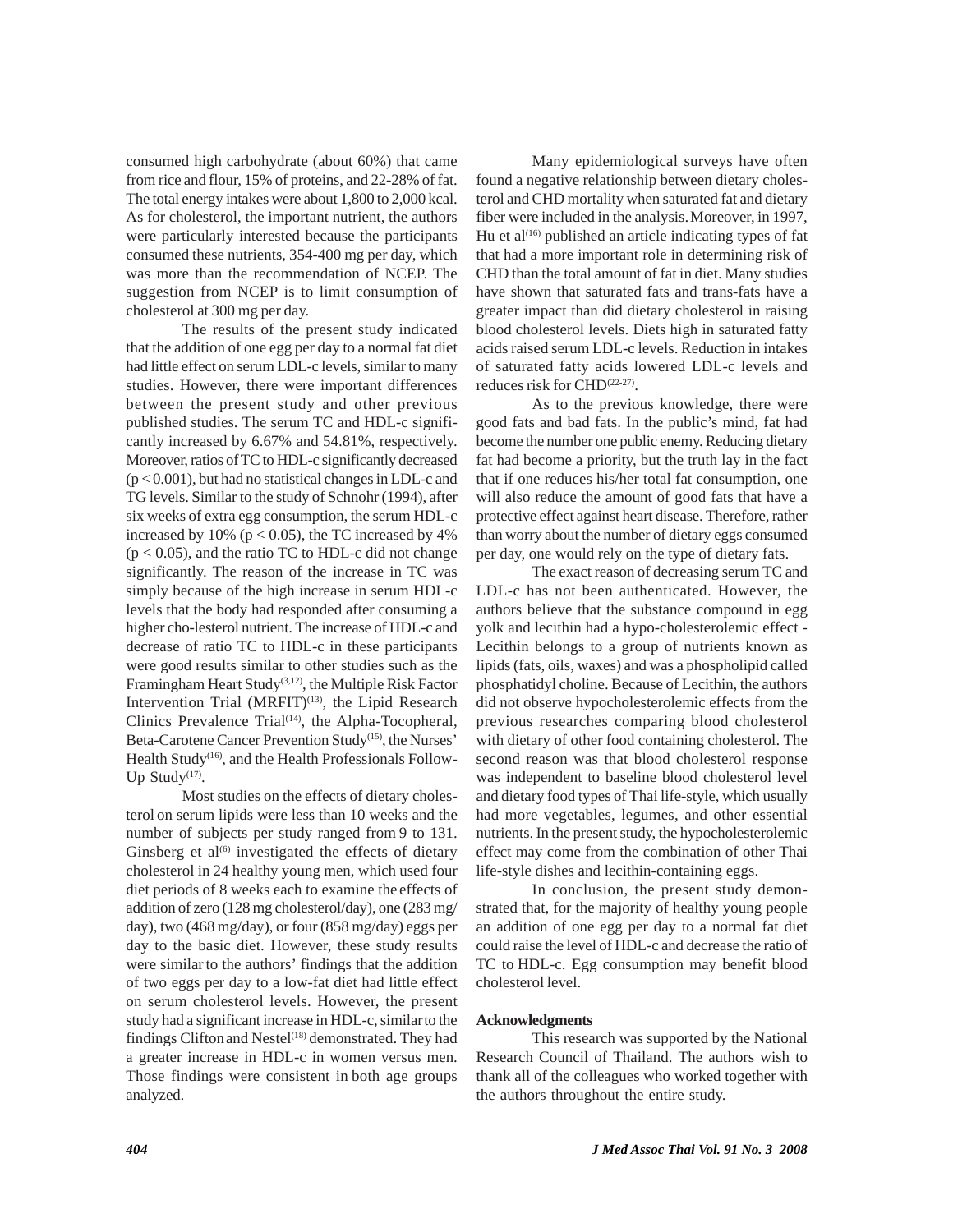# **References**

- 1. Expert Panel on Detection, Evaluation, And Treatment of High Blood Cholesterol In Adults. Executive Summary of The Third Report of The National Cholesterol Education Program (NCEP) Expert Panel on Detection, Evaluation, And Treatment of High Blood Cholesterol In Adults (Adult Treatment Panel III). JAMA 2001; 285: 2486-97.
- 2. Hu FB, Stampfer MJ, Rimm EB, Manson JE, Ascherio A, Colditz GA, et al. A prospective study of egg consumption and risk of cardiovascular disease in men and women. JAMA 1999; 281: 1387-94.
- 3. Dawber TR, Nickerson RJ, Brand FN, Pool J. Eggs, serum cholesterol, and coronary heart disease. Am J Clin Nutr 1982; 36: 617-25.
- 4. Department of Health, Ministry of Public Health. Fatty acids composition and cholesterol in Thai food. Bangkok: Nutrition Analysis Teams. Nutrition Division, Department of Health, Ministry of Public Health; 2002.
- 5. Friedewald WT, Levy RI, Fredrickson DS. Estimation of the concentration of low-density lipoprotein cholesterol in plasma, without use of the preparative ultracentrifuge. Clin Chem 1972; 18: 499-502.
- 6. Ginsberg HN, Karmally W, Siddiqui M, Holleran S, Tall AR, Rumsey SC, et al. A dose-response study of the effects of dietary cholesterol on fasting and postprandial lipid and lipoprotein metabolism in healthy young men. Arterioscler Thromb 1994; 14: 576-86.
- 7. Weggemans RM, Zock PL, Meyboom S, Funke H, Katan MB. Apolipoprotein A4-1/2 polymorphism and response of serum lipids to dietary cholesterol in humans. J Lipid Res 2000; 41: 1623-8.
- 8. Sehayek E, Nath C, Heinemann T, McGee M, Seidman CE, Samuel P, et al. U-shape relationship between change in dietary cholesterol absorption and plasma lipoprotein responsiveness and evidence for extreme interindividual variation in dietary cholesterol absorption in humans. J Lipid Res 1998; 39: 2415-22.
- 9. Romano G, Tilly-Kiesi MK, Patti L, Taskinen MR, Pacioni D, Cassader M, et al. Effects of dietary cholesterol on plasma lipoproteins and their subclasses in IDDM patients. Diabetologia 1998; 41: 193-200.
- 10. Vorster HH, Benade AJ, Barnard HC, Locke MM, Silvis N, Venter CS, et al. Egg intake does not change plasma lipoprotein and coagulation

profiles. Am J Clin Nutr 1992; 55: 400-10.

- 11. Ginsberg HN, Karmally W, Siddiqui M, Holleran S, Tall AR, Blaner WS, et al. Increases in dietary cholesterol are associated with modest increases in both LDL and HDL cholesterol in healthy young women. Arterioscler Thromb Vasc Biol 1995; 15: 169-78.
- 12. Millen BE, Franz MM, Quatromoni PA, Gagnon DR, Sonnenberg LM, Ordovas JM, et al. Diet and plasma lipids in women. I. Macronutrients and plasma total and low-density lipoprotein cholesterol in women: the Framingham nutrition studies. J Clin Epidemiol 1996; 49: 657-63.
- 13. Tillotson JL, Bartsch GE, Gorder D, Grandits GA, Stamler J. Food group and nutrient intakes at baseline in the Multiple Risk Factor Intervention Trial. Am J Clin Nutr 1997; 65(1 Suppl): 228S-57S.
- 14. Esrey KL, Joseph L, Grover SA. Relationship between dietary intake and coronary heart disease mortality: lipid research clinics prevalence followup study. J Clin Epidemiol 1996; 49: 211-6.
- 15. Pietinen P, Ascherio A, Korhonen P, Hartman AM, Willett WC, Albanes D, et al. Intake of fatty acids and risk of coronary heart disease in a cohort of Finnish men. The Alpha-Tocopherol, Beta-Carotene Cancer Prevention Study. Am J Epidemiol 1997; 145: 876-87.
- 16. Hu FB, Stampfer MJ, Manson JE, Rimm E, Colditz GA, Rosner BA, et al. Dietary fat intake and the risk of coronary heart disease in women. N Engl J Med 1997; 337: 1491-9.
- 17. Ascherio A, Rimm EB, Giovannucci EL, Spiegelman D, Stampfer M, Willett WC. Dietary fat and risk of coronary heart disease in men: cohort follow up study in the United States. BMJ 1996; 313: 84-90.
- 18. Clifton PM, Nestel PJ. Influence of gender, body mass index, and age on response of plasma lipids to dietary fat plus cholesterol. Arterioscler Thromb 1992; 12: 955-62.
- 19. Hegsted DM, Ausman LM. Diet, alcohol and coronary heart disease in men. J Nutr 1988; 118: 1184-9.
- 20. Toeller M, Buyken AE, Heitkamp G, Scherbaum WA, Krans HM, Fuller JH. Associations of fat and cholesterol intake with serum lipid levels and cardiovascular disease: the EURODIAB IDDM Complications Study. Exp Clin Endocrinol Diabetes 1999; 107: 512-21.
- 21. Kromhout D, Menotti A, Bloemberg B, Aravanis C, Blackburn H, Buzina R, et al. Dietary saturated and trans fatty acids and cholesterol and 25-year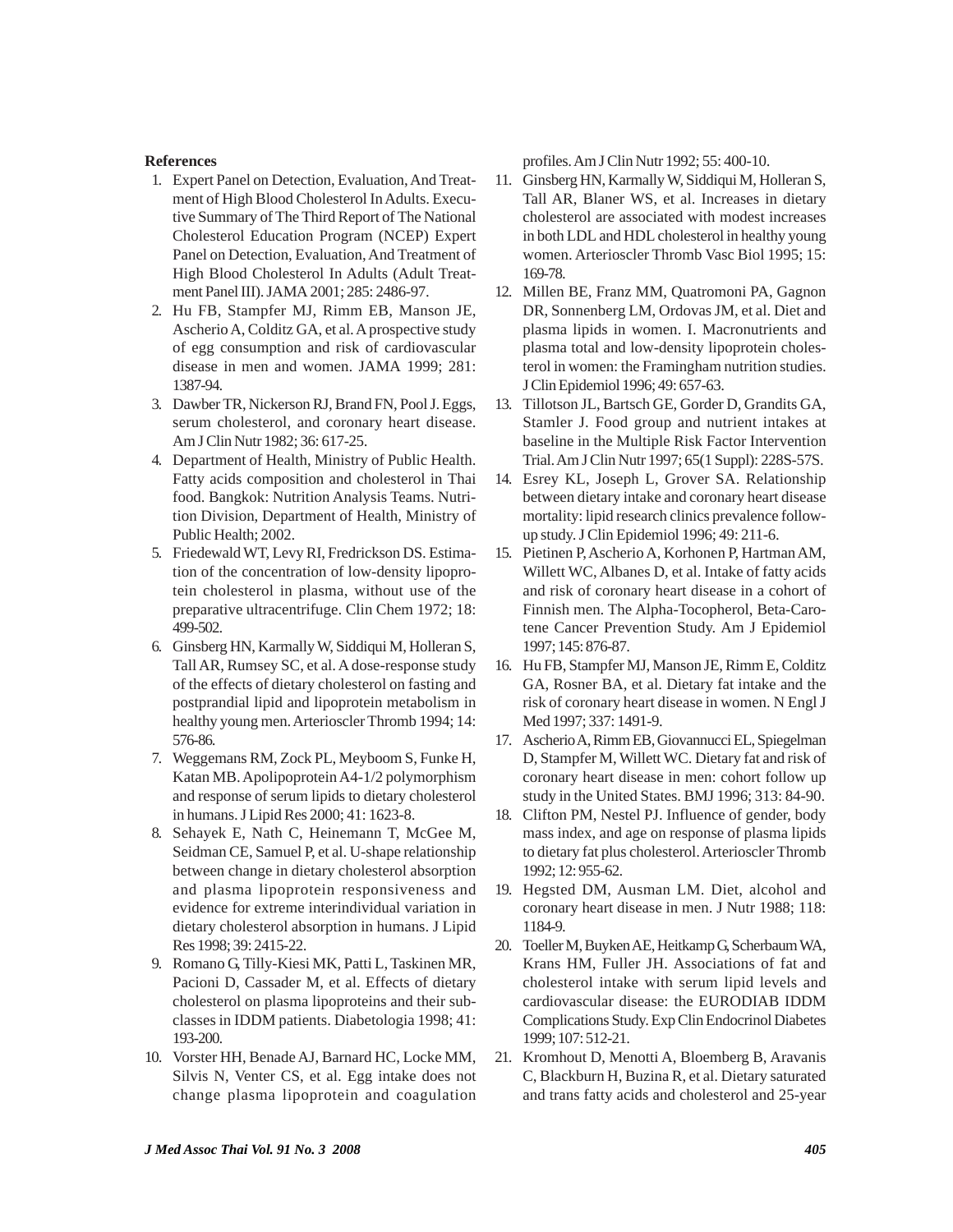mortality from coronary heart disease: the Seven Countries Study. Prev Med 1995; 24: 308-15.

- 22. U.S. Department of Agriculture, U.S. Department of Health and Human Services. Nutrition and your health: dietary guidelines for Americans.  $5<sup>th</sup>$  ed. Home and Garden Bulletin No. 232. Washington, D.C.: U.S. Department of Agriculture; 2000.
- 23. Grundy SM, Denke MA. Dietary influences on serum lipids and lipoproteins. J Lipid Res 1990; 31: 1149-72.
- 24. Mensink RP, Katan MB. Effect of dietary fatty acids on serum lipids and lipoproteins. A metaanalysis of 27 trials. Arterioscler Thromb 1992; 12: 911-9.
- 25. Kris-Etherton PM, Yu S. Individual fatty acid effects on plasma lipids and lipoproteins: human studies. Am J Clin Nutr 1997; 65(5 Suppl): 1628S-44S.
- 26. Keys A, Aravanis C, Blackburn H. Seven countries a multivariate analysis of death and coronary heart disease. Cambridge, MA: Harvard University Press; 1980: 381.
- 27. Keys A, Menotti A, Karvonen MJ, Aravanis C, Blackburn H, Buzina R, et al. The diet and 15-year death rate in the seven countries study. Am J Epidemiol 1986; 124: 903-15.
- 28. Meister K. The role of eggs in the diets: update. New York: The American Council on Science and Health; 2002.
- 29. Srisurae W. Dietary survey using 24-hour dietary record. Bangkok: Nutrition Division, Department of Health, Ministry of Public Health. 1995.
- 30. Department of Health, Ministry of Public Health. Nutrition with sport. Thailand Recommended Dietary Allowances (TRDA). Bangkok: Nutrition Division, Department of Health, Ministry of Public Health; 1996.
- 31. Knopp RH, Retzlaff BM, Walden CE, Dowdy AA, Tsunehara CH, Austin MA, et al. A double-blind, randomized, controlled trial of the effects of two eggs per day in moderately hypercholesterolemic and combined hyperlipidemic subjects taught the NCEP step I diet. J Am Coll Nutr 1997; 16: 551-61.
- 32. Weggemans RM, Zock PL, Katan MB. Dietary cholesterol from eggs increases the ratio of total cholesterol to high-density lipoprotein cholesterol in humans: a meta-analysis. Am J Clin Nutr 2001; 73: 885-91.
- 33. Schnohr P, Thomsen OO, Riis HP, Boberg-Ans G, Lawaetz H, Weeke T. Egg consumption and highdensity-lipoprotein cholesterol. J Intern Med 1994; 235: 249-51.